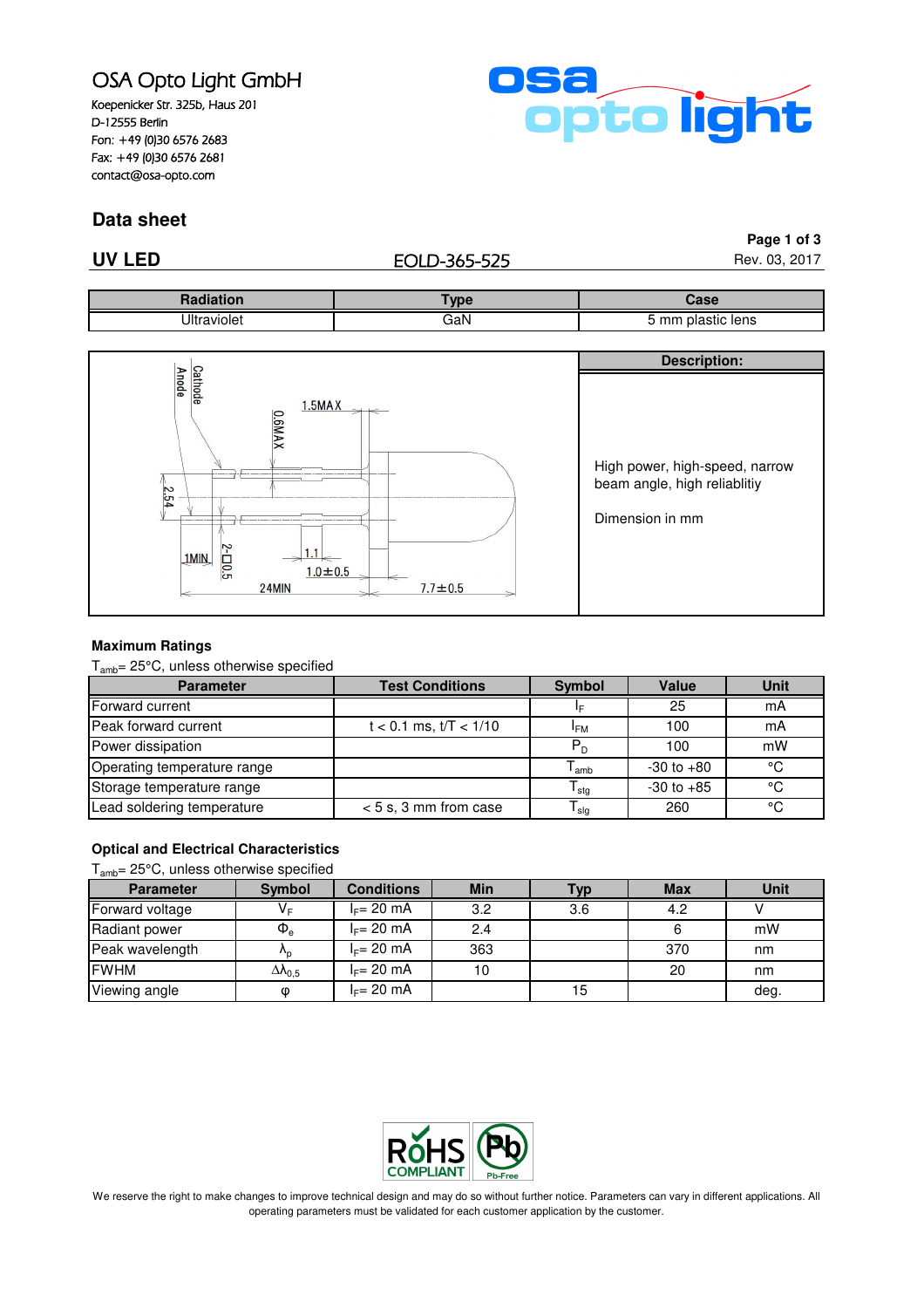## OSA Opto Light GmbH

Koepenicker Str. 325b, Haus 201 D-12555 Berlin Fon: +49 (0)30 6576 2683 Fax: +49 (0)30 6576 2681 contact@osa-opto.com

# pto light

### **Data sheet**

### **UV LED** Rev. 03, 2017

**Page 2 of 3**



### Ambient temperature vs. Relative output power





Ambient temperature vs. Forward voltage





We reserve the right to make changes to improve technical design and may do so without further notice. Parameters can vary in different applications. All operating parameters must be validated for each customer application by the customer.